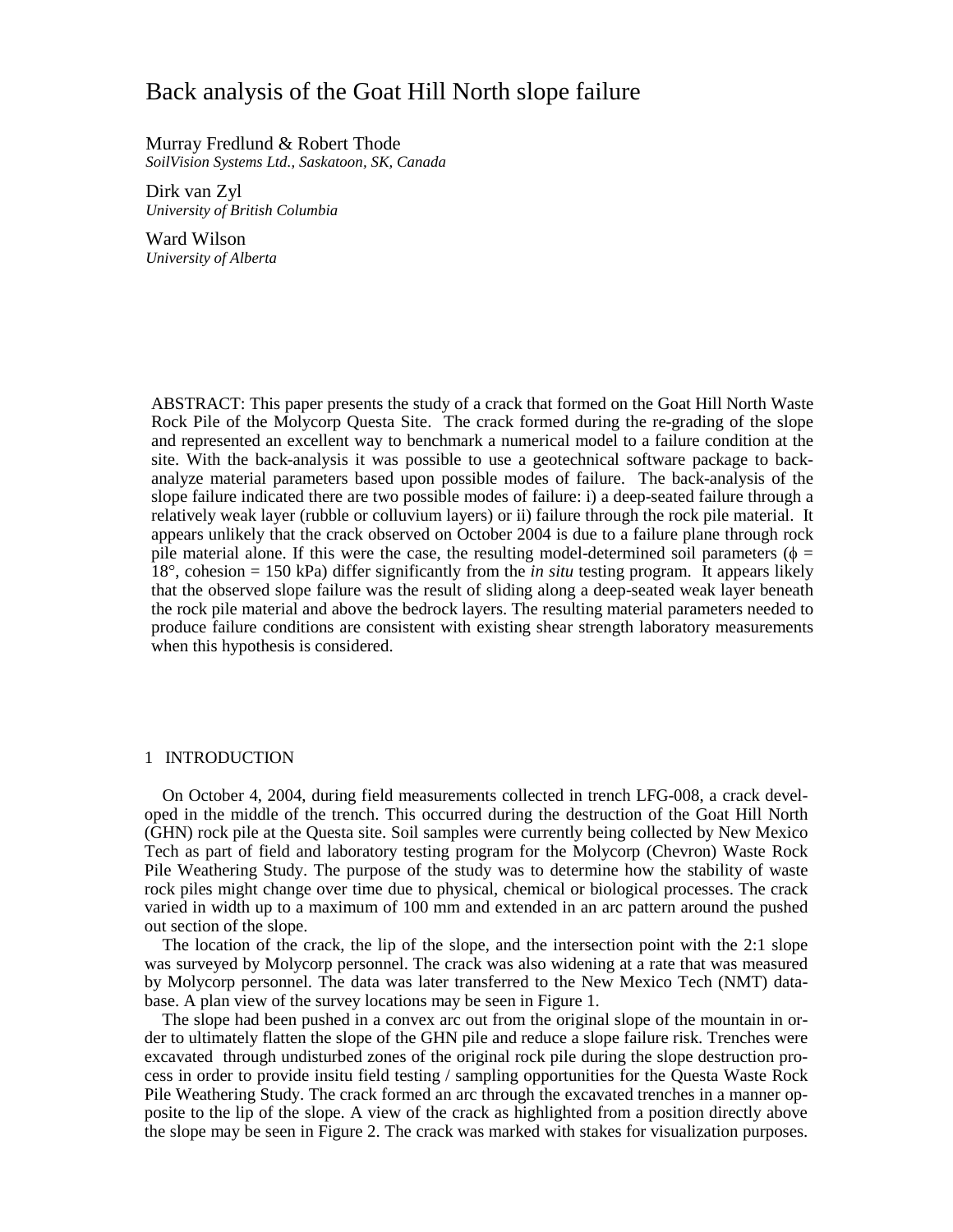The progression of the crack across the trench may be seen in [Figure 3.](#page-2-1) The slope angle at the time of failure may be seen in [Figure 4.](#page-3-0) A bulge at the base of the slope was observed but the precise location of the bulge was undetermined. It was hypothesized that the bulge might be related to the toe kick-out of the slope failure. A photograph of the trench and some of the staked crack locations may be seen in Figure 1 through Figure 4. [Figure 1](#page-1-0) represents a plan view of the crack and shows the intersection with the original ground surface (orange squares), the location of the crack (red triangles), and the crest of the re-formed slope (triangles). The location of the 2D slice utilized for this numerical modeling study followed through the trench (and resulting field data collected) at the center of the slope.

From survey points and field photographs it was possible to accurately identify the geometry of the upper level of the rock pile on which the trench was situated. The average slope was determined from photographs to be 40.5 degrees.



<span id="page-1-0"></span>Figure 1. Plan view of the crest along with the location of the cross-section for 2D slope stability back calculations (UTM-Northing of 4062128).

The crack was noted to extend downward in a vertical direction from the surface. The location of the exit point of the crack could not be accurately determined; however, from field observations of bulges on the slope it is estimated the crack exited at a distance greater than 150 ft. from the crest of the slope. The exact location of the exit point of the potential slip surface could not be measured accurately due to safety concerns at the mine site as a result of the slope movement.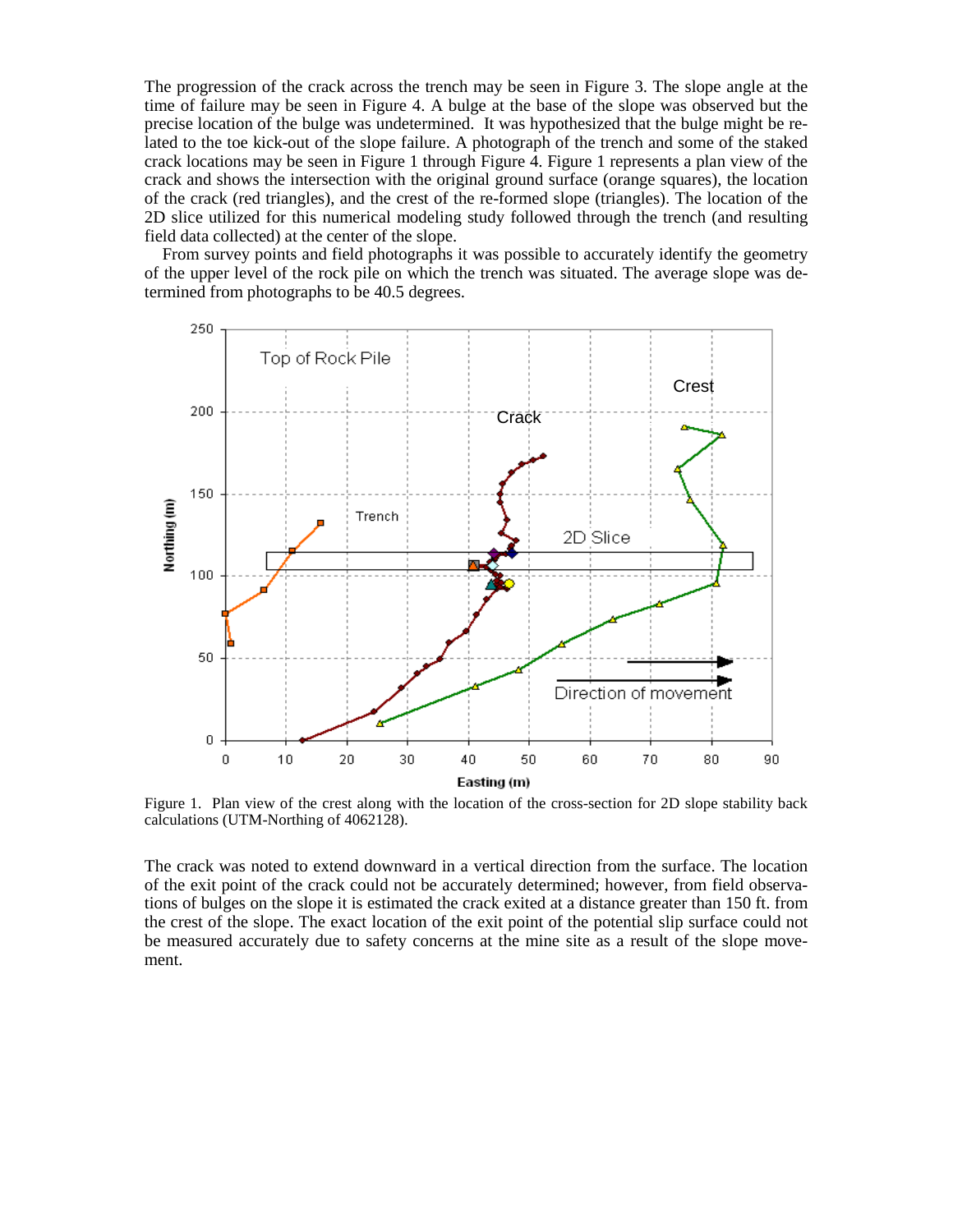

Figure 2 Location of the crack as viewed from up the 2:1 slope (crack highlighted by thick blue line)

<span id="page-2-1"></span><span id="page-2-0"></span>

Figure 3 Approximate crack locations from the side of the slope (highlighted in blue)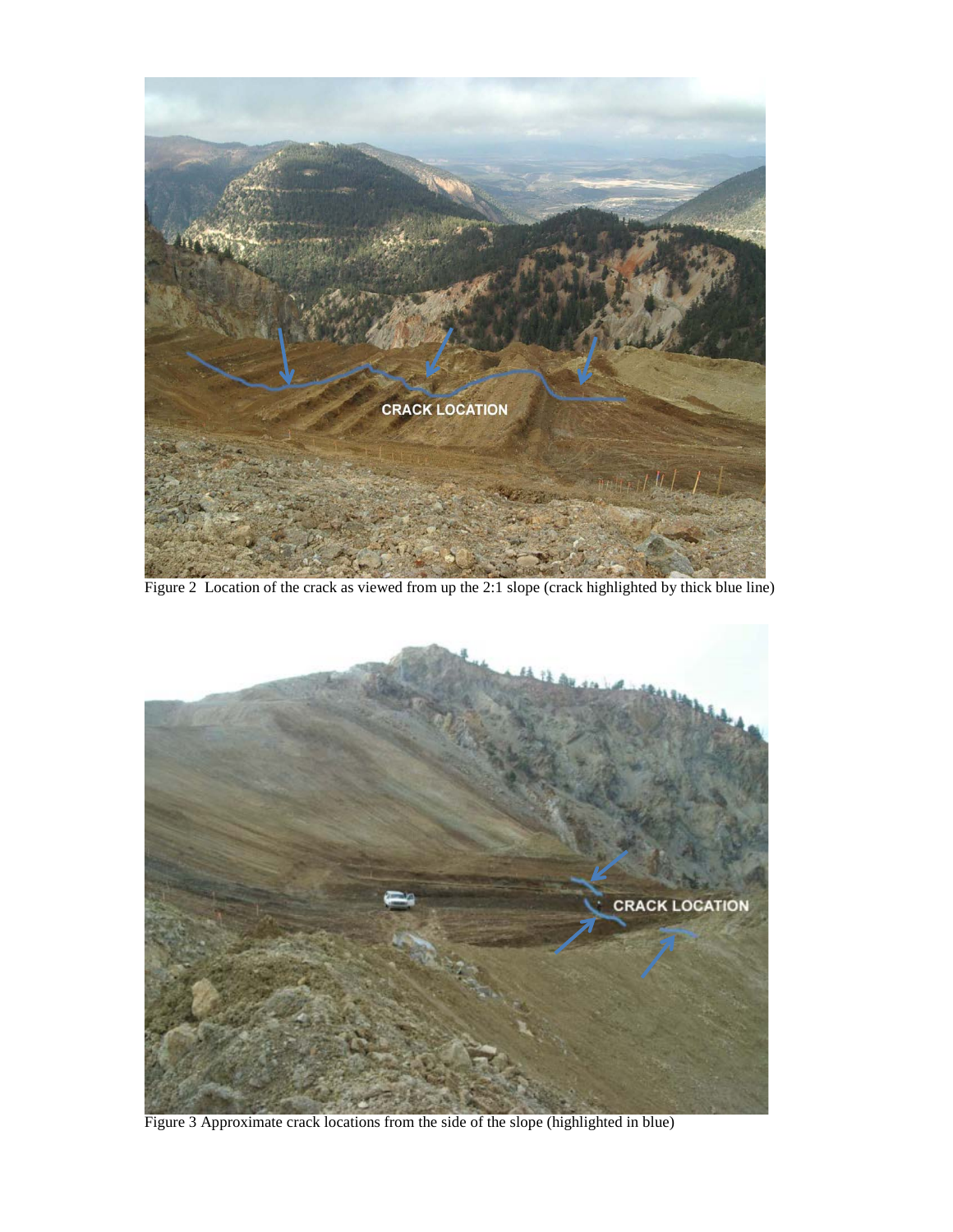The crack separated a horizontal distance of 0.15-0.24 ft. from October 1 to October 4, 2004 and a vertical distance of 0.6-0.8 ft. The measurements are graphically displayed in Figure 5.

The purpose of the back analysis was to identify possible soil strata/soil property scenarios that would produce a slip surface and failure condition at the location measured in the field. The following analysis identifies possible soil parameters that could produce failure. For this analysis it was assumed that the crack as observed in the field represents failure. It is noted the crack could possibly represent displacement that might not have ultimately represented failure conditions.



Figure 4 Photo showing the angle of the slope during crack formation

<span id="page-3-0"></span>

Figure 5 Plot of crack separation versus time on October 2-4, 2004 for identified sampling locations S17, N19, and N17 close to the trench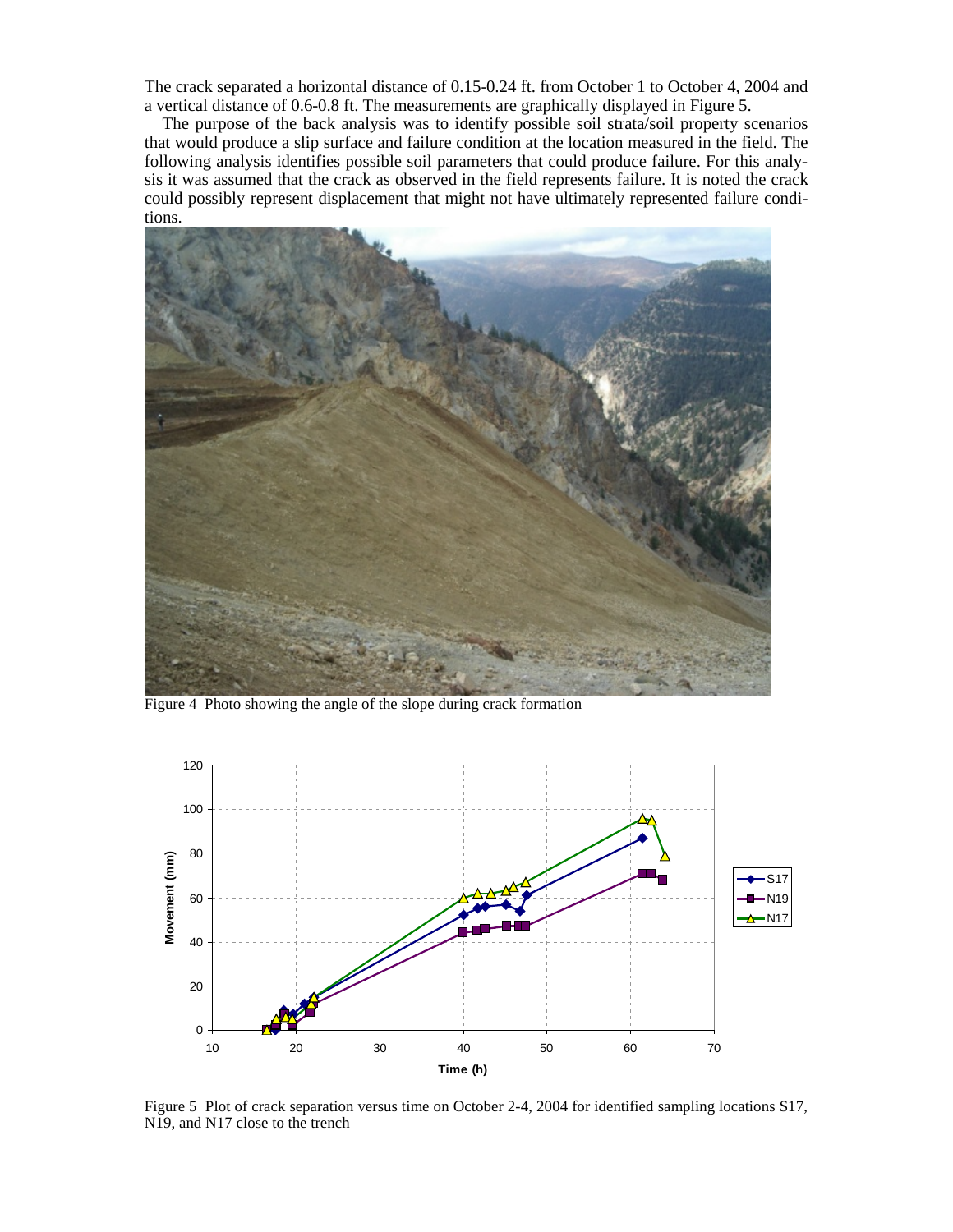#### 2 SOIL PARAMETERS AND GEOMETRY

An existing field and laboratory program had previously been performed as part of the weathering study to evaluate the effects of weathering on waste rock pile stability. Shear strength data was provided by testing programs at Norwest, the University of British Columbia, and New Mexico Tech. The result of this testing was effective peak friction angles between 36 to 47°. The spread in friction angle values was estimated due to sampling location / composition and is not a reflection of the degree of weathering spatially throughout the pile. It was of interest i the back-analysis to discover if the back-calculated material properties would match with the laboratory shear-box determined values.

For the purposes of the back analysis, it was assumed the shear strength of the rock pile material is homogenous throughout the entire slope. It is also assumed that the slip surface does not go through bedrock and that the shear strength of the bedrock is significantly higher than that of the rock pile material. There is a weak soil layer between the bedrock and the rock pile material as reported in the Norwest (2004) report. It is assumed the shear strength of the rubble zone is less than that of the rock pile material. For the present analysis it is assumed that the colluvium and the rubble zone are combined into a single layer. The layers are combined because of the lack of data to justify a significant distinction between the layers. Combining the layers is also considered conservative in the present analysis. The finalized geometry utilized in the analysis may be seen in Figure 6.

Tensiometer readings and gravimetric water contents were also taken along the crack on October 3, 2004. These readings illustrate moist conditions along the top of the crack at the time of failure (Figure 7).



Figure 6 Established geometry of the 2D cross-section through the center of the slope failure

# 3 ANALYSIS

Several scenarios were developed based on differing assumptions regarding the slope geometry of the rock pile. The various scenarios were analyzed using both the SVSLOPE and the  $SLIDE^{TM}$  slope stability software packages. The models analyzed in each slope stability program were identical. The factor of safety results between the two software packages varied only in the third decimal place (Table 1) and is considered insignificant in this analysis. Only circular slip surfaces were considered in this analysis.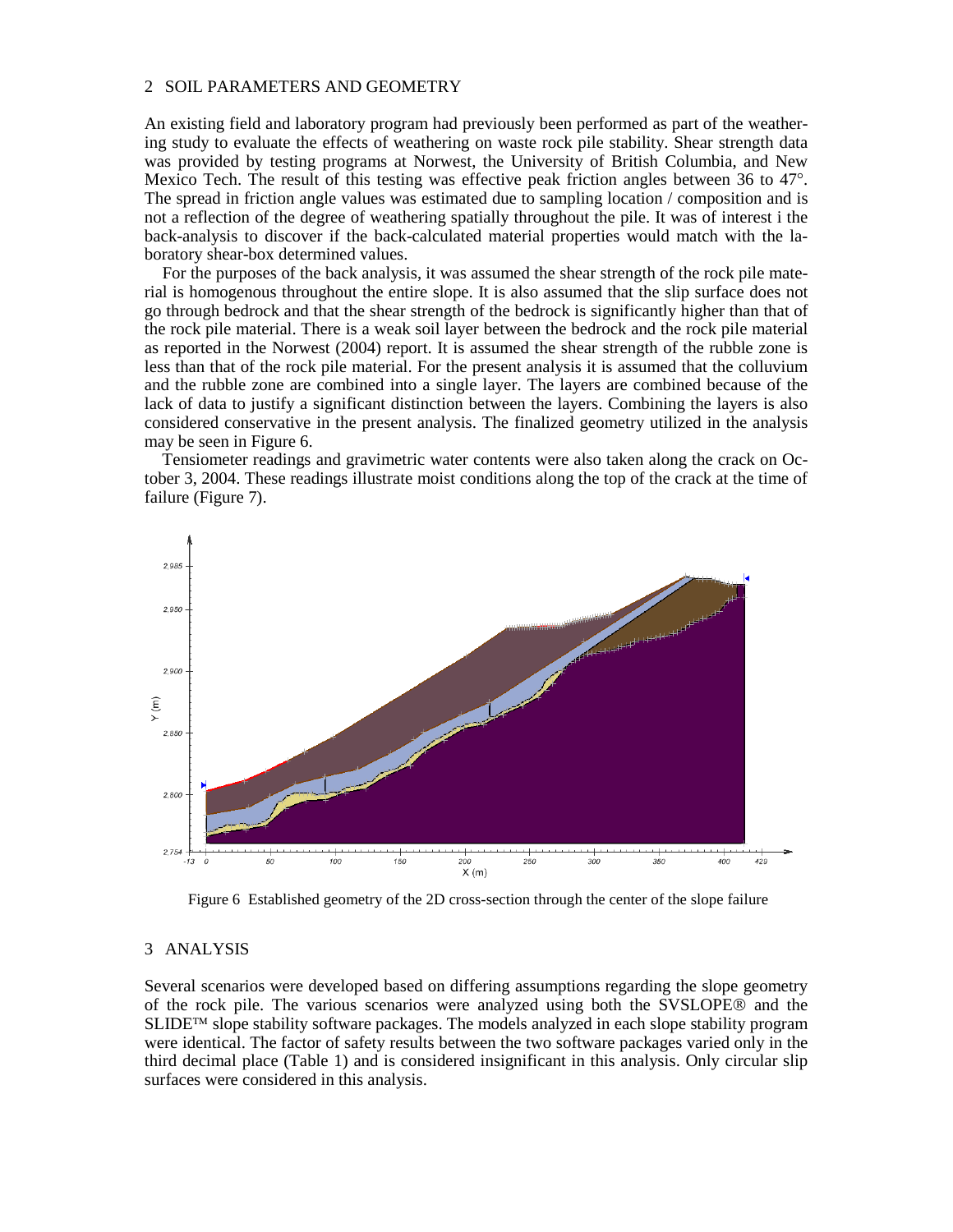

Figure 7 Tensiometer readings taken along crack on October 3, 2004

The four scenarios are described below.

- Case 1: Fixed Entry of Failure Surface Strong rock pile material and weak rubble zone
- Case 2: Fixed Entry of Failure Surface Homogeneous model
- Case 3: Variable Critical Slip Surface (CSS) location Strong rock pile material and weak rubble zone
- Case 4: Variable Critical Slip Surface (CSS) location Homogeneous model

# 3.1 *Case 1: Fixed Entry of Failure Surface - Strong rock pile material and weak rubble zone*

Measured peak strength friction angles for the rock pile material are between 36 to 47°. In the Case 1 scenario it is assumed that the rock pile material has strength values of cohesion  $= 15$ kPa and a friction angle  $= 36^{\circ}$ . The strength of the rubble zone is then reduced until the factor of safety of the critical slip surface falls below 1.0. The General Limit Equilibrium (GLE) method of slices was used in this analysis. An entry and exit trial-and-error methodology was used to identify the location of the critical slip surface. The entry point of the slip surface is known from the survey data. The exit point is approximated based on a combination of field observations of a bulge at the toe as well as a sensitivity slope stability analysis regarding the likely location of the slip surface. The results of a typical analysis may be seen in [Figure 8.](#page-6-0)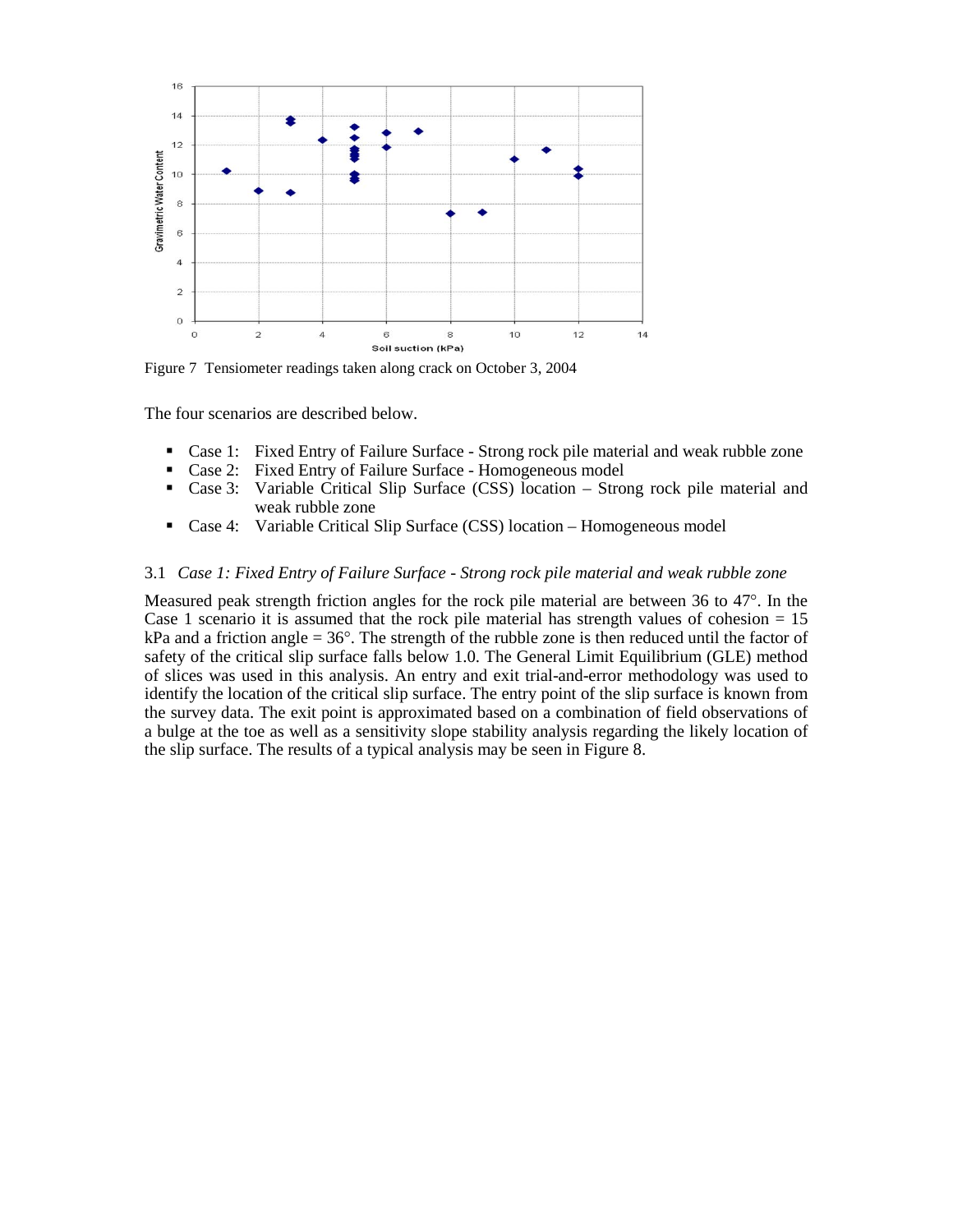

<span id="page-6-0"></span>Figure 8 Typical results of analysis of a potential failure through the rubble zone (SVSLOPE)

| Run# | $\mathbf{C}$ | Phi  | $FoS(M-P)$ |         |       |
|------|--------------|------|------------|---------|-------|
|      |              |      | Slide      | SVSlope |       |
|      | kPa          | Deg. |            | Moment  | Force |
| 4    | 0            | 24.0 | 0.997      | 1.000   | 1.000 |
| 7    | 5            | 23.5 | 0.990      | 0.993   | 0.993 |
| 8    | 10           | 23.5 | 0.998      | 1.001   | 1.001 |
| 9    | 15           | 23.0 | 0.992      | 0.994   | 0.994 |
| 10   | 20           | 22.5 | 0.984      | 0.986   | 0.986 |
| 11   | 30           | 22.0 | 0.985      | 0.987   | 0.987 |
| 12   | 40           | 21.5 | 0.986      | 0.988   | 0.988 |
|      |              |      |            |         |       |

Table 1 Results of Morgenstern-Price calculations of failure through the rubble zone or colluvium

The combinations of cohesion and friction angle which produce a factor of safety of 1.0 are presented in Table 1. All possible combinations of cohesion and friction angle are presented in Table 1 regardless of whether or not the combinations appear to be reasonable. It is worth noting that not all combinations are reasonable based on the observed location of the slip surface. Given the deep location of the slip surface it appears unlikely that a cohesion value of less than 10 kPa is possible since a reasonable amount of cohesion is needed to force the CSS to have reasonable depth. The friction angle of approximately 22° is similar to the shear strength values of the colluvium as measured by Norwest.

#### 3.2 *Case 2: Fixed Entry of Failure Surface - Homogeneous model*

In Case 2 scenario, it was assumed that the soil parameters of the rock pile material and the rubble zone are the same. The entry and exit points of the slip surface were fixed and a circular slip surface was assumed. The radius and center of the assumed slip surface was allowed to vary based on a series of increments related to the assumed entry and exit points. For these scenarios, the Morgenstern-Price limit equilibrium method of slices was used in the analysis.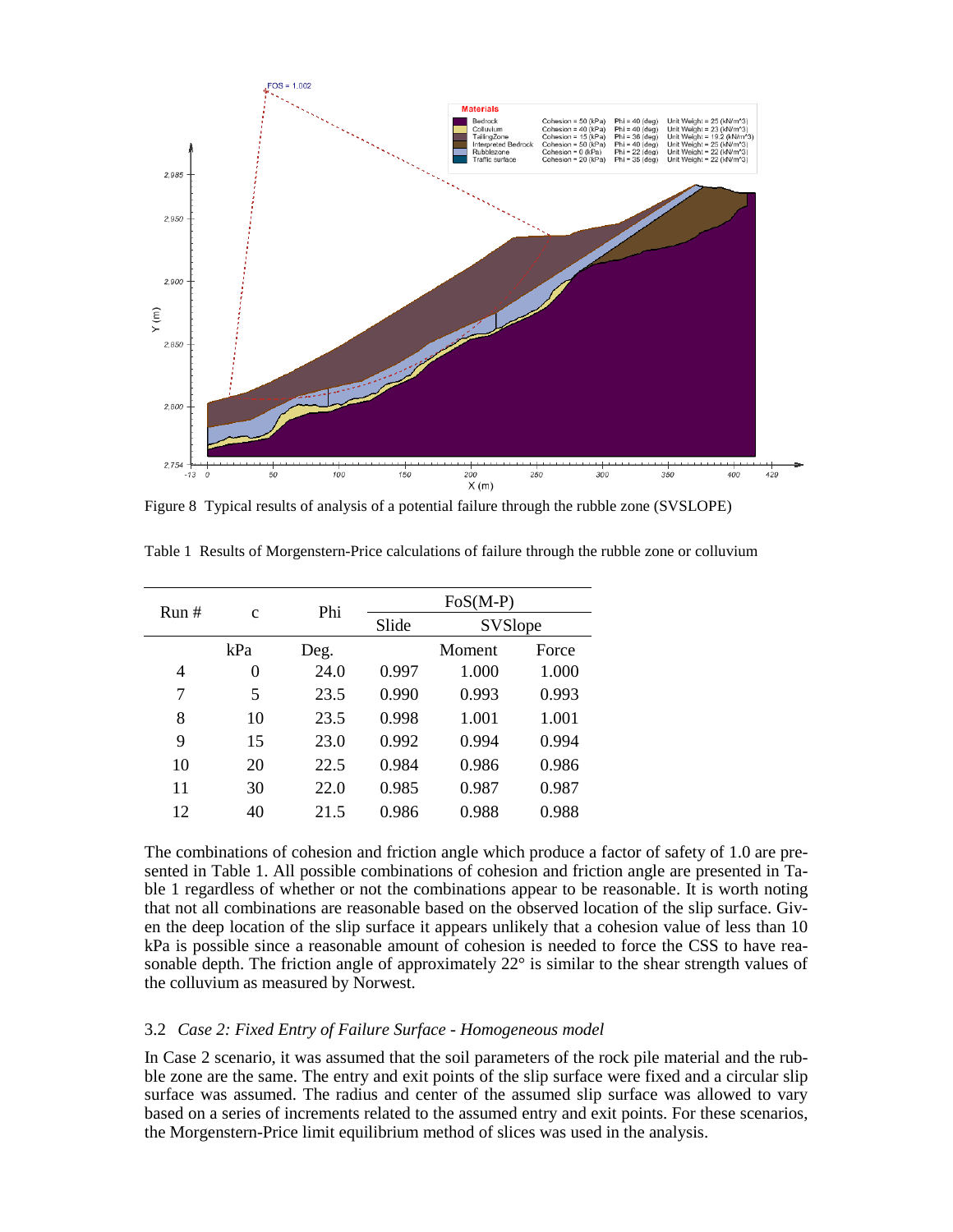A series of model runs were performed in which the cohesion was assumed to be zero and the effective friction angle allowed to vary until a factor of safety just below 1.0 was achieved. Cohesion was subsequently added in the additional model runs and the effective friction angle varied until failure conditions were achieved. An example of the critical slip surface may be seen in [Figure 9.](#page-7-0)



<span id="page-7-0"></span>Figure 9 Example location of the critical slip surface for Case 2 (SVSLOPE)

The series of model runs resulted in a relationship between cohesion and effective friction angle as presented in Figure 2. Since cohesion is needed for the slip surface to remain deep in the slope it is assumed that a minimum amount of cohesion is needed in this case. It is reasonable to assume that one of the combinations of the friction angle and the cohesion developed during the LFG-008 trench.

| Run# | $\mathbf{c}$ | Phi  | $FoS(M-P)$ |         |       |
|------|--------------|------|------------|---------|-------|
|      |              |      | Slide      | SVSlope |       |
|      | kPa          | Deg. |            | Moment  | Force |
| 1    | $\theta$     | 33.0 | 0.982      | 0.981   | 0.981 |
| 2    | 5            | 32.5 | 0.992      | 0.992   | 0.992 |
| 3    | 10           | 31.5 | 0.984      | 0.984   | 0.984 |
| 4    | 15           | 31.0 | 0.994      | 0.995   | 0.995 |
| 5    | 20           | 30.0 | 0.986      | 0.988   | 0.988 |
| 6    | 25           | 39.5 | 0.993      | 0.994   | 0.994 |
| 7    | 30           | 29.0 | 0.988      | 1.000   | 1.000 |
| 8    | 40           | 27.5 | 0.993      | 0.995   | 0.995 |

Table 2 Results of homogeneous failure conditions for Case 3 (Morgenstern-Price method)

What is problematic in this scenario is the fact the friction angle of the material is required to be between 27-33 degrees in order to achieve failure conditions. This range of friction angles is significantly different than the 36-47 degrees friction angle measured by Norwest, the University of British Columbia and New Mexico Tech. It is therefore considered unlikely this scenario is realistic.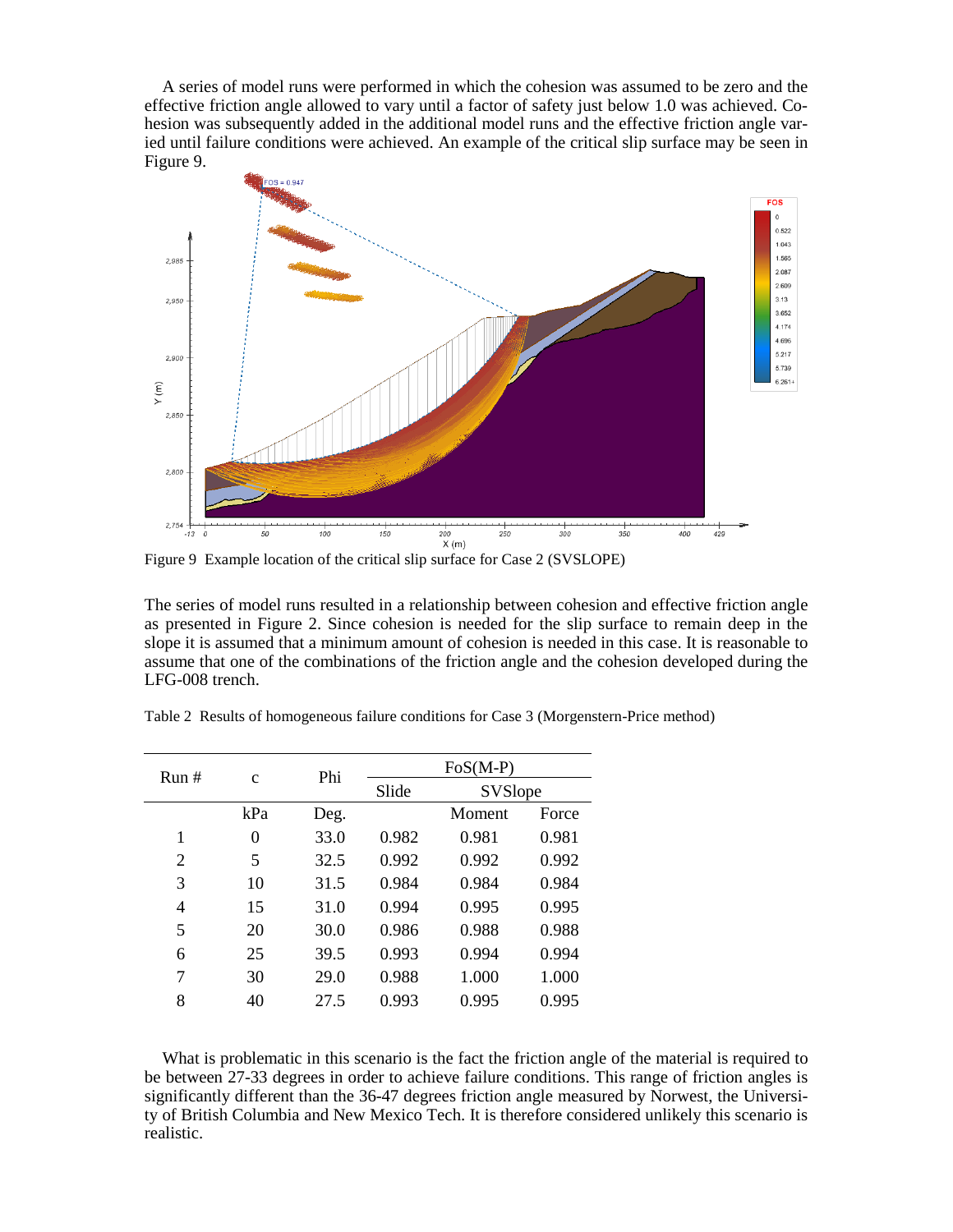#### 3.3 *Case 3: Variable CSS location – Strong rock pile material and weak rubble zone*

The previous two analyses assumed the location of the slip surface was fixed based on field observations. The attempt of the previous slope stability analysis was to determine reasonable shear strength parameters while fixing the location of the critical slip surface. It is worth noting that a slope stability analysis should be able to correctly identify the location of the slip surface if the model is correctly replicating field soil parameters and geometry. In the Case 3 and 4 analyses the location of the potential slip surface is unrestrained. Material parameters for the angle of internal friction and cohesion are then varied manually in order to cause the location of the critical slip surface (CSS) to replicate field observations.

The selected slip surface location shown in [Figure 10](#page-8-0) is based on an approximate match of entry and exit points and results in the following material parameters:

Rock Pile Material:

Cohesion  $= 15 \text{ kPa}$ Friction angle  $= 36$  degrees

Colluvium/Rubble:

Cohesion  $= 7 \text{ kPa}$ Friction angle  $= 24$  degrees

The identified material parameters are reasonable and provide a level of continuity with measured laboratory and field results. The measured friction angles for *in situ* tests showed a lower limit value of 36 degrees. The friction angle for the colluvium / rubble zone is also consistent with the properties of the colluvium determined in the Norwest (2004) study.



<span id="page-8-0"></span>Figure 10 Location of slip surface for weak rubble / colluviums (SVSLOPE)

#### 3.4 *Case 4: Variable CSS location – Homogeneous model*

Case 4 represents the scenario when the rock pile and rubble regions are given the same material parameters. The location of the critical slip surface is allowed to freely vary within the confines of the grid and radius search technique. The material parameters were adjusted until the upper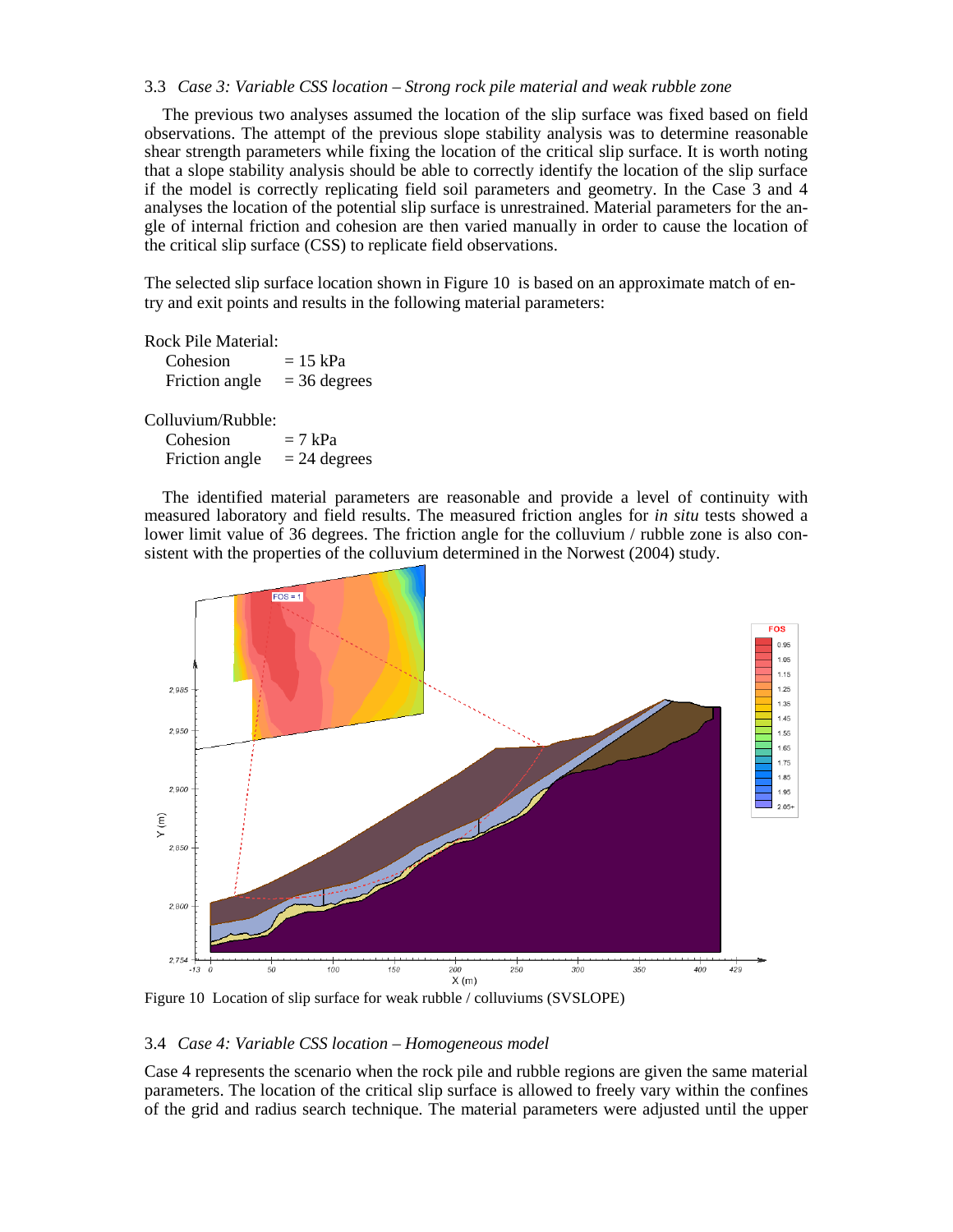entry point of the critical slip surface location matched field observations and the calculated factor of safety was approximately equal to 1.0.

The resulting critical slip surface is very similar in location to the critical slip surface determined in Case 3 and may be seen in Figure 11. The soil parameters used to achieve this critical slip surface are quite different than obtained for Case 3 and are given below:

Rock Pile Material: Cohesion  $= 150 \text{ kPa}$ Friction angle  $= 18$  degrees

These parameters are unrealistic in comparison to site-measured parameters. The high cohesion values are needed in order to cause the CSS location to be deeper in the pile and match the observed exit point of the slip surface. It is reasonable to conclude the rock pile and rubble zones do not have the same material properties.



Figure 11 Resulting slip surface from a homogeneous model (SVSLOPE)

### 4 CONCLUSIONS AND RECOMMENDATIONS

The back-analysis of the slope failure at Goat Hill North in October, 2004 indicates that there are two possible modes of failure. These modes of failure are i) a deep-seated failure through a relatively weak layer of rubble or colluvium layers and ii) failure through the rock pile material. The results of the various failure cases analyzed is as follows.

Case 1, 3: Strong rock pile material and weak rubble zone: If the observed failure surface was initiated by a deep weak layer then it is the indication of this analysis that reasonable material parameters of rubble/colluviums are as follows: